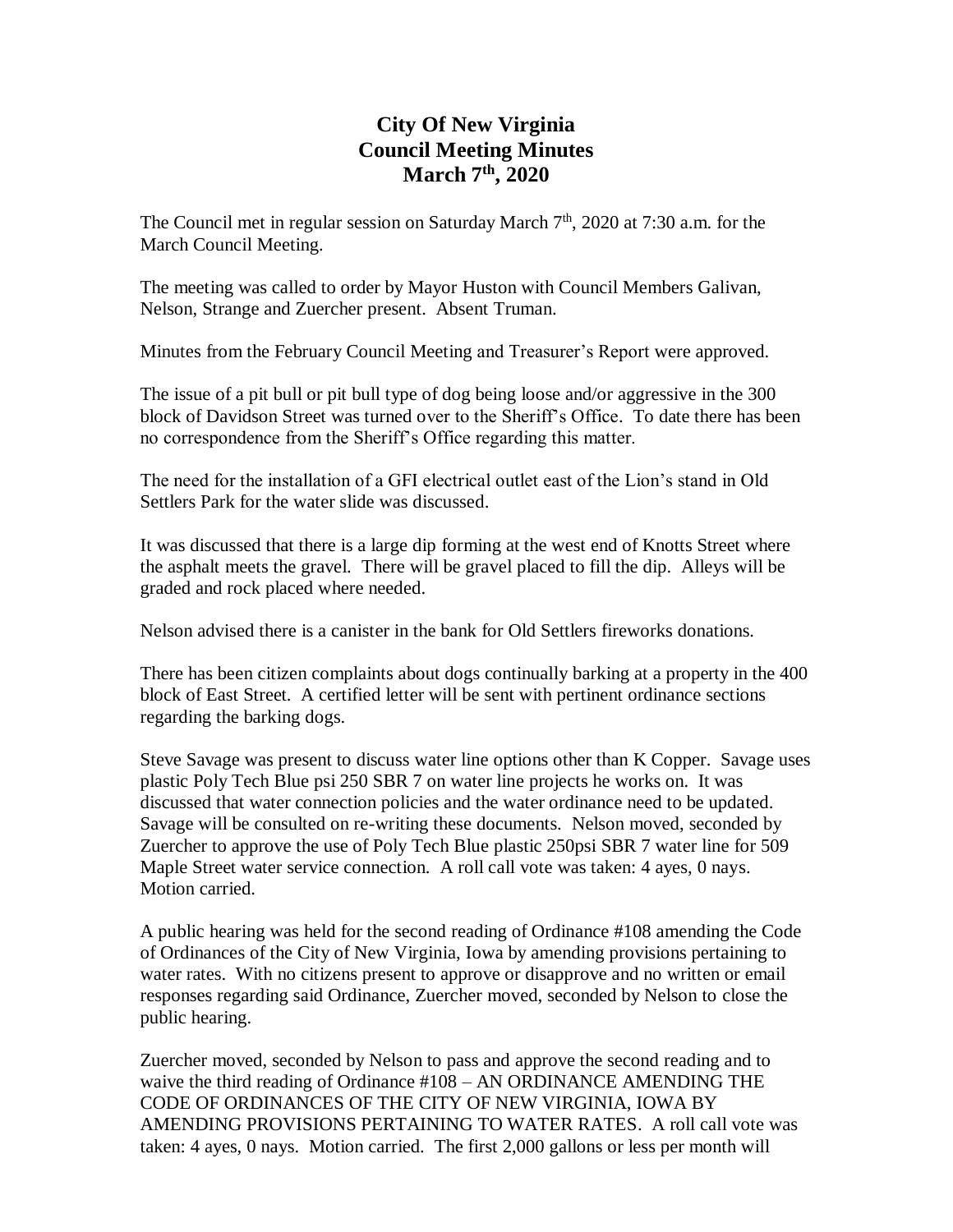increase from \$20.59 to \$22.65. All usage over 2,000 gallons per month will increase from \$7.90 to \$8.90.

**Law Enforcement** – The report summary from the Sheriff's Office for the month of January was reviewed. Sixty-two calls were received or initiated in the community during the month. Ten citations/warnings were written in the New Virginia area. Officers logged in excess of 65.75 hours for the month in the community.

With only one bid received for the 2020 mowing season, Nelson moved, seconded by Galivan to approve the bids from Huston's Lawn Care Service as follows: GAMP mowing by the month for the season as long as it lasts - \$350.00 per month for the east half and \$170.00 each mowing for the west half as needed during the mowing season; uptown mowing (Lions Park, Old Settlers Park, Library, Fire Station, Hen House, Welcome Signs, etc.) by the month for the mowing season as long as it lasts - \$360.00 per month with trimming included as needed for both bids. A roll call vote was taken: 4 ayes, 0 nays. Motion carried.

A public hearing was opened for discussion of the proposed 2020-21 New Virginia City Budget. There were no citizens present to discuss the proposed budget. There were no written or email objections or comments regarding the proposed budget. Strange moved, seconded by Zuercher to close the public hearing for the proposed 2020-21 New Virginia City Budget. A roll call vote was taken: 4 ayes, 0 nays. Motion carried.

Strange moved, seconded by Zuercher to approve and resolve Resolution 2020-04 – A RESOLUTION APPROVING AND ADOPTING THE 2020-21 NEW VIRGINIA CITY BUDGET.

BE IT ENACTED BY THE COUNCIL OF THE CITY OF NEW VIRGINIA, IOWA: The Council of the City of New Virginia, Iowa hereby approves and adopts the New Virginia 2020-21 City Budget.

A roll Call vote was taken: 4 ayes, 0 nays. Motion carried.

## **GAMP FINANCIAL UPDATE March 7, 2020**

The following are the balances for the GAMP accounts: Money Market \$22953.71; Regular Account \$ 1,010.37. Rentals and cleaning is going well at GAMP. Jen is working on getting the GAMP rental calendar on the website, along with the payment option. We still need to find a new volunteer director for the tot time program. Please contact Jennifer Baughman or Erin Thornburgh for more information on the position.

## **NEW VIRGINIA PLAYGROUND COMMITTEE UPDATE**

The trash bins and grills are in the progress of being constructed. The Father/Daughter Dance will be tonight, March 7, 2020 from 6:30 – 9:00 at the Legion Hall. The Committee has worked hard on planning for the dance. The last count was 95 daughters and fathers pre-registered. Once the weather starts getting nice, we will start the process for the new shelter. Our next meeting will be held tonight March 7after the father/daughter dance. Our account balance is \$17281.58.